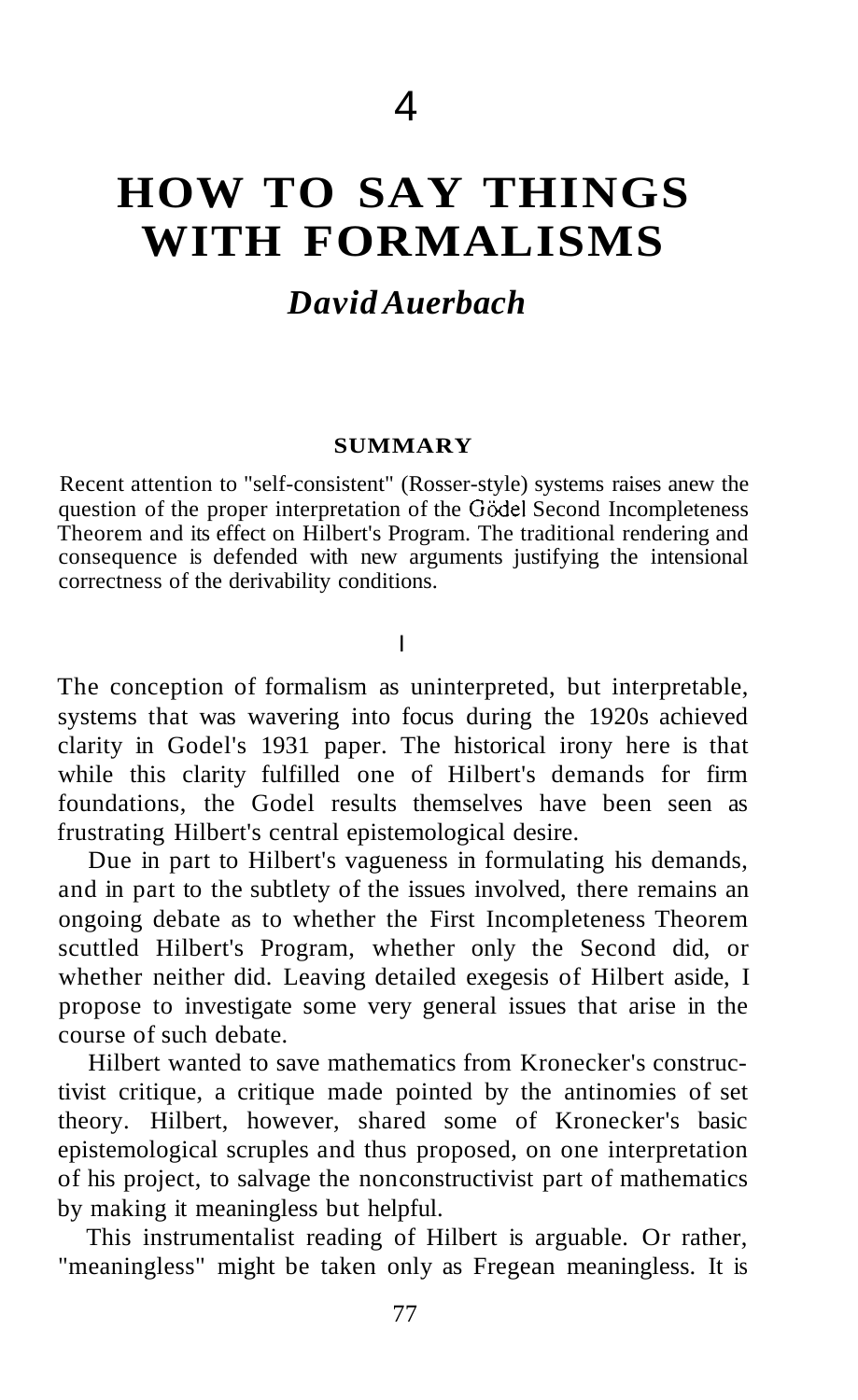not that the nonfinitary mathematics is true because, *inter alia,* its terms refer, but that its terms refer because it is true. The Hilbert Program then aims at making sense of this notion of truth prior to reference. This would make Hilbert what we would now call a meaning-holist. For present purposes I need not choose between these Hilberts; the common core is the claim that the theorems of mathematics get all of their acceptability from system-wide considerations and not from the one-by-one truth of the theorems or axioms. His enduring insight was that the representation of theories about infinitistic matters as finitistic objects (formalisms) gave one a finitistic handle on the nonfinitistic. Here is the standard story in brief.

Some parts of mathematics are about finite objects and finitistically establishable properties of them. The "upper bound" on this conception of finitary mathematics is the notion of the "potentially" infinite, as exemplified by the sequence of natural numbers. (It is, of course, a matter of some dispute as to how to mark precisely, in extension, this distinction.) This part of mathematics the Hilbertian treats contentually: questions of truth and belief arise and, roughly speaking, it has a Fregean semantics continuous with that of nonmathematical concrete language.

The rest of mathematics consists of ideal pseudo-statements whose only role is the efficient and secure calculation of contentual statements. (The noninstrumentalist Hilbert would put this: the rest of mathematics consists of ideal statements whose truth is explicated by their role in the efficient and secure calculation of contentual statements.) Hilbert wanted to assuage Kronecker's epistemological doubts that rendered ideal sentences problematic. But Hilbert thought that they possessed a significance insofar as they were useful in deriving real statements. This usefulness arises because a finitistic proof of a real sentence might be unfeasibly long or difficult, whereas a proof that took a shortcut through the infinite might be shorter or at least easier to find.<sup>1</sup> Along with this explanation of the usefulness of the ideal, Hilbert needed a certification of its safety: that is, that there is no ideal proof of a false real proposition. This is real-soundness.

Hilbert saw the then nascent conception of formalism as vital at this point. If ideal proofs could be finitistically represented as manipulations of concrete symbols and strings of symbols, then a real proof about ideal proofs becomes a feasible notion. Hilbert also thought that the combinatorial properties of concrete symbols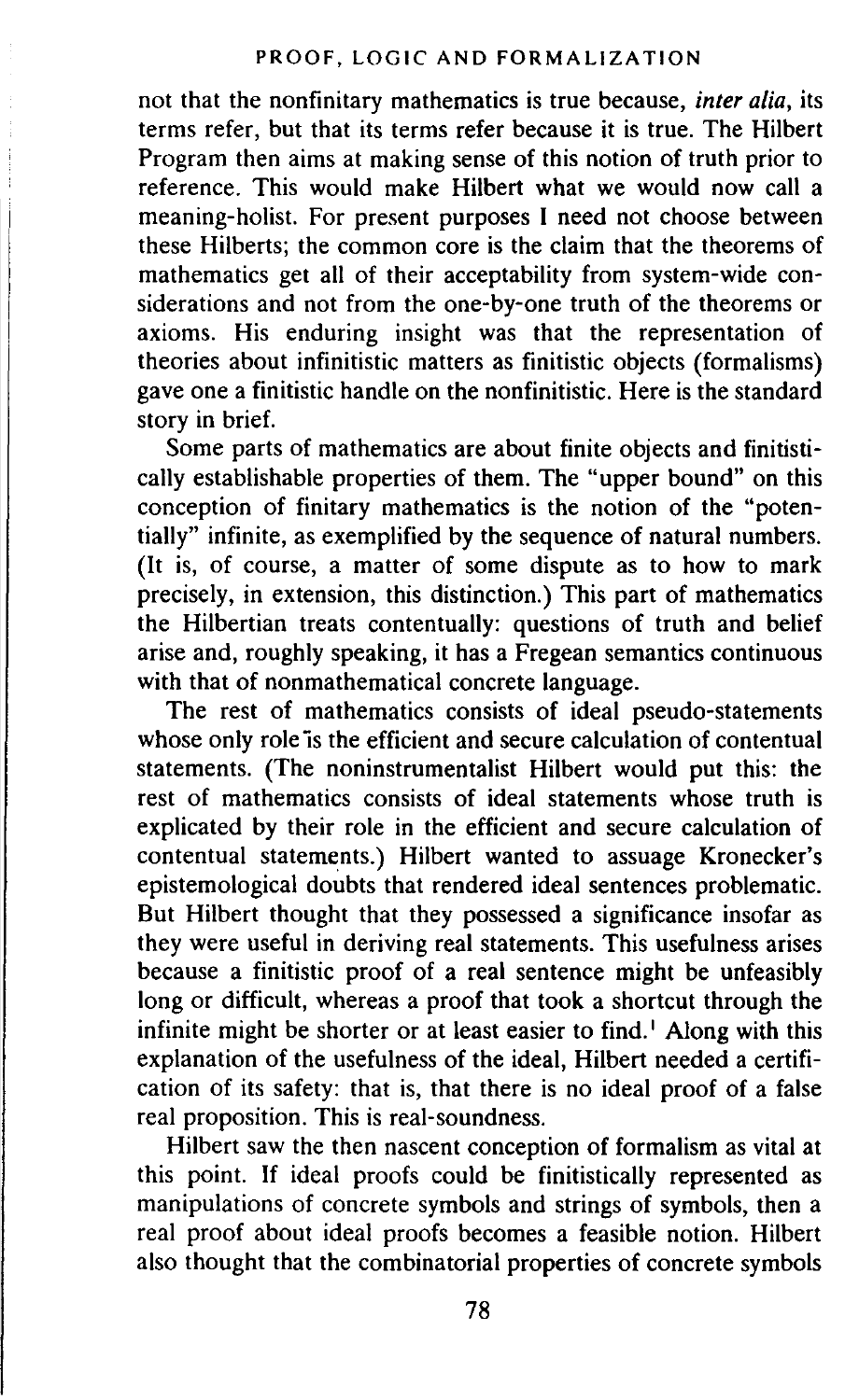were the real content of arithmetic; in this way the entire actual content of mathematics becomes metamathematical. All real mathematics is about symbols (and finitary systems of symbols). This answers Kronecker's complaint that the content of mathematics should be exhausted by the elementary theory of numbers.

The Hilbertian would like a finitistic proof of real-soundness; however, real-soundness of T implies consistency of T and, if T includes finitistic reasoning, T cannot prove T's consistency. So finitistic proofs of real-soundness are a forlorn hope and the epistemological goal of Hilbert's Program is unattainable.<sup>2</sup>

There are two related matters in this brief story that I wish to disinter. The first is the cavalier manner in which talk of mathematics is replaced by talk of formal theories - in which theorems about formalisms are used to motivate conclusions about mathematics proper. The second is the very much related issue of the sense in which consistency is expressed in a formalism. These are not only hard to get straight, but positions on these matters are often difficult to extricate from the viewpoint being argued. I will be arguing that once these buried matters are exhumed and examined, we will be able to safely rebury Hilbert's Program.

### II

In an earlier paper,<sup>3</sup> I argued that there is a considerable distance between the technical result about formalisms that Gödel sketches in Theorem XI and since known (in various generalized forms) as the Gödel Second Incompleteness Theorem and its standard gloss. The standard gloss states that no sufficiently strong formal system can prove its own consistency or (as above) T cannot prove T's consistency, for Ts that extend PA. Note that the *first* theorem makes no claim about the content of its underivable sentence. What would smooth the path from the mathematical theorem to the philosophical gloss are the Positive Expressibility Thesis (PET) and the Negative Expressibility Thesis (NET):4

PET The underivable (in T) sentence of the Gödel Second Incompleteness Theorem does express consistency.

NET No derivable (in T) sentence expresses consistency.

Detlefsen (1986), in an intriguing resurrection of Hilbert's Program, argues that NET has not been established. He exploits the fact that special problems arise in looking for a satisfying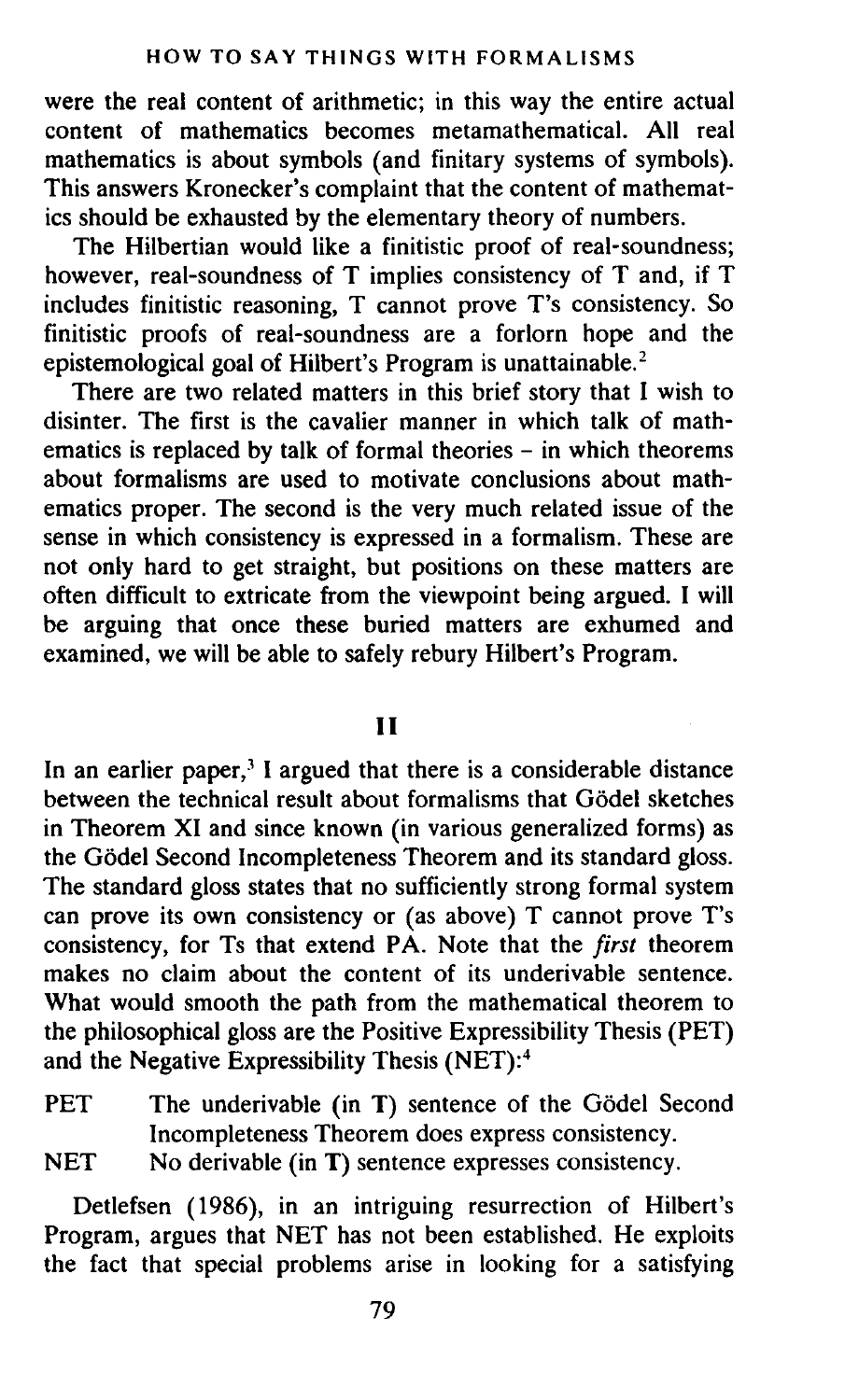account that would establish PET and NET. These problems, and technical machinery for ameliorating them, have recently become more widely known. I sketch them here, focusing on Peano arithmetic and its formalization PA.

In proving the First Incompleteness Theorem a formal predicate is constructed that numeralwise expresses *is a derivation of,* and from this predicate is constructed the famous Gödel sentence. Letting  $Prf(x, y)$  be an arbitrary predicate that numeralwise expresses *is a derivation of*, the Gödel sentence is  $\neg \exists x \mathbf{Prf}(x, k)$ , where k is the Gödel number of a formula provably (in PA) equivalent to  $\neg \exists x \Pr f(x, k)$ . Many formulas numeralwise express *is a derivation of,* and any of them will suffice for the First Theorem. If we now construct  $\neg \exists x \Pr f(x, \ulcorner \bot \urcorner)$  as a plausible candidate for a consistency sentence, we get the problem that some such sentences are trivial theorems. The classic example uses Rosser's derivability predicate<sup>5</sup> but other constructions have been studied.

So either NET is false or we can find some reason to exclude Rosser-type predicates. Now we can find some *ways* to exclude them; but in the insightful and important Chapter IV of Detlefsen (1986) it is argued that these ways are not reasons.

The way that Detlefsen considers descends from the Hilbert-Bernays derivability conditions. In particular, the formalization of what Detlefsen calls local provability completeness, LPC, plays the crucial role. LPC is simply

LPC If  $\vdash_{T}A$ , then  $\vdash_{T}Bew_{T}([A]),$ 

and its formalization is<sup>6</sup>

F-LPC  $\vdash_{\tau} \text{Bew}_{\tau}([A]) \rightarrow \text{Bew}_{\tau}([Bew_{\tau}([A])]).$ 

F-LPC is, of course, familiar in modal guise, as it appears in modal treatments of provability:  $\vdash \Box A \rightarrow \Box \Box A$ . Detlefsen argues that no argument for the necessity of F-LPC, as a condition on correct derivability predicates, works.

It is instructive to look at an untenable attempt at establishing NET, due to Mostowski, to see what can go wrong. Mostowski's goal is to justify F-LPC by seeing it as part of the project of representing as many truths about provability as possible.

 $Bew(x)$  is naturally viewed as the existential generalization of **Prf(x, y)** where **Prf** represents the derivability relation. Here "represents" has the purely technical meaning of "strongly represents" or "numeralwise expresses" - whenever a is a derivation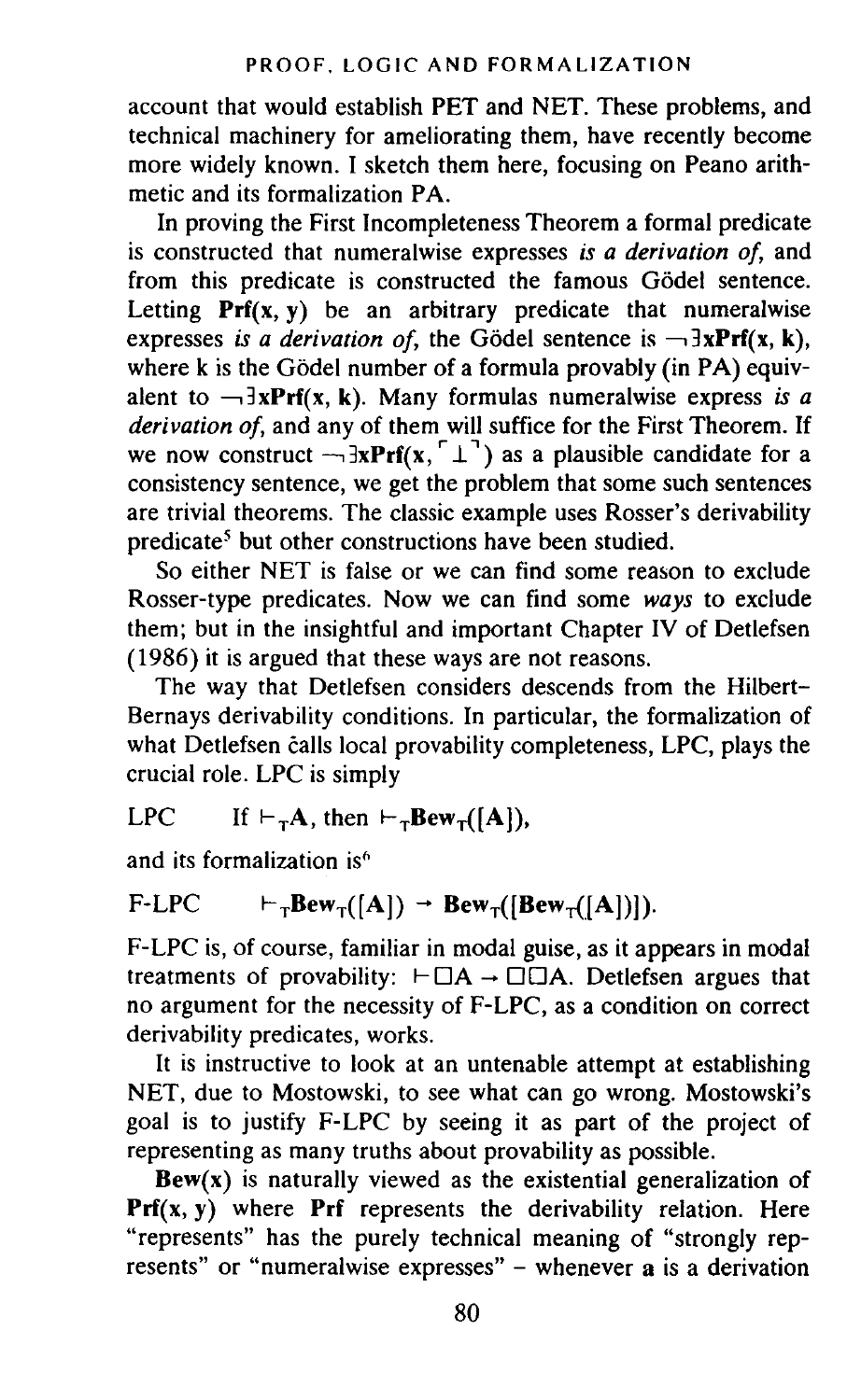of **b**, **Prf**( $\lceil a \rceil$ ,  $\lceil b \rceil$ ) is a theorem and whenever a is not a proof of **b**,  $\overrightarrow{\text{Prf}}(\ulcorner a\urcorner, \ulcorner b\urcorner)$  is a theorem. This enforces the extensional adequacy of the representation of *is a derivation of,* but does not yield F-LPC.

But not all truths are particular, that is, numeralwise, truths. So perhaps we should demand that all truths concerning provability be represented. The first stumbling block is that Godel theorems show the impossibility of this for precisely the case in point. So we weaken the demand to one that as many truths as possible be represented.

But for the latter proposal to make sense we have to construe it as demanding that certain truths be represented. But which? An answer that lists F-LPC is circular with respect to the project at hand, which was justifying F-LPC. (Any variation on a purely quantitative approach that subsumes F-LPC will run into the following problem: we will not be able to codify any truth about *unprovability.* Any assertion of unprovability is tantamount to consistency.)

Detlefsen is certainly right about *this* strategy (as well as those of Prawitz and Kreisel-Takeuti) of justifying the derivability conditions. Those strategies, as Detlefsen demonstrates,<sup>7</sup> attempt to prove too much. We can do better by attempting less and relocating disputes about F-LPC to their proper philosophical arena. I will return to this claim in Section V.

### **III**

Under what conditions do we legitimately ascribe meaning to the formulas of a formalization; and what do these conditions permit by way of inference concerning the subject matter of the ascribed meaning? To make this both concrete and simple: what justifies the (correct) claim that in formalized Peano arithmetic we can prove that 2 is less than 3 or that addition is commutative? In much of what follows there is a tedious dwelling on standard technical moves that in technical contexts are treated off-handedly or invisibly; here, for philosophical purposes, we linger over them.

What makes the formalism we call Peano arithmetic arithmetic is more than the formalism; we do not need something as sophisticated as the Skolem-Löwenheim theorem to tell us that uninterpreted formalisms are uninterpreted.

Formal languages permit many interpretations, and except for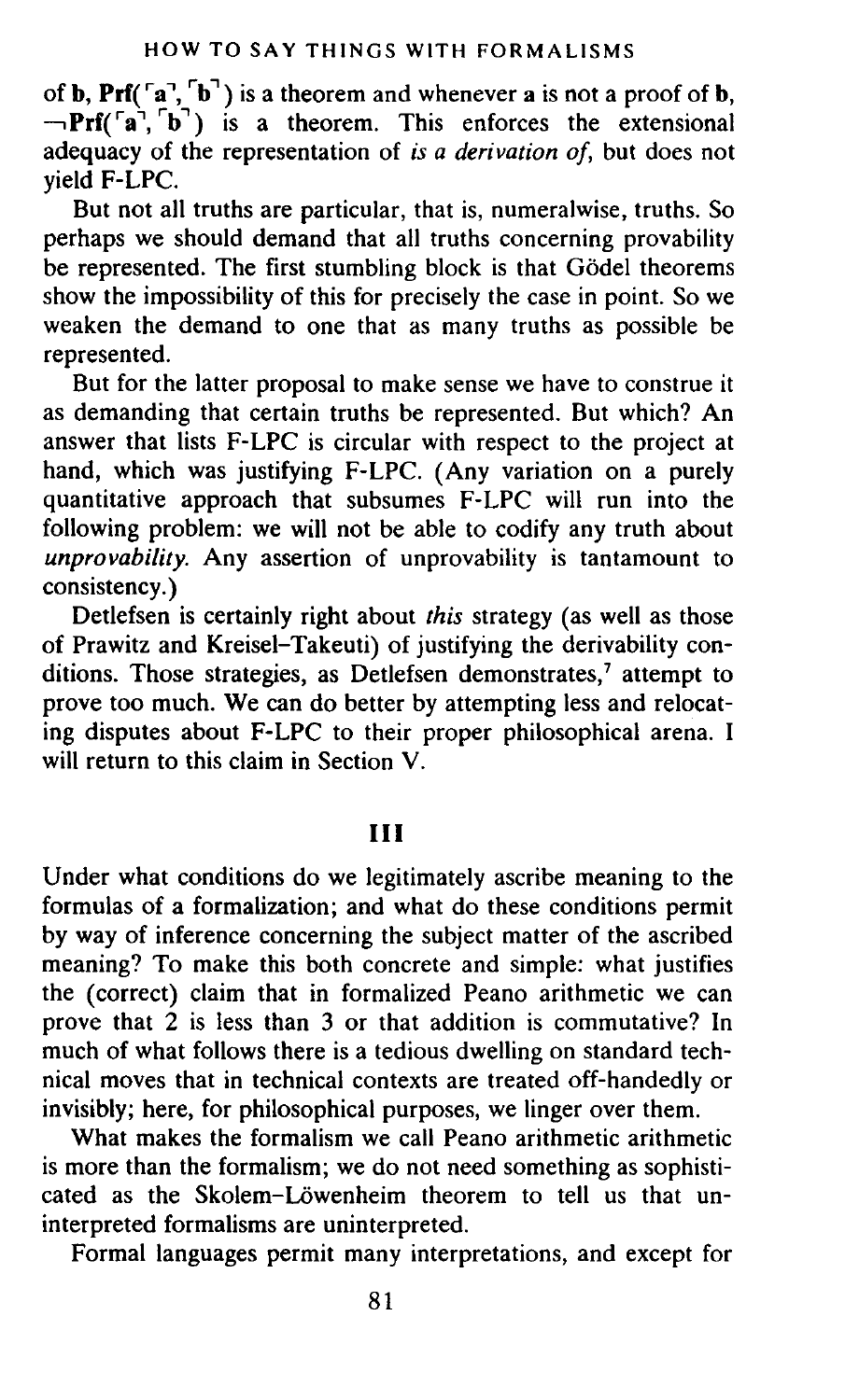perhaps in some contingent historical sense, no interpretation is privileged other than by stipulation. Furthermore, for purposes that exceed mere consideration of truth conditions in an extensional language, the nonidentity of *ways of giving* the interpretation is relevant. Note that this extends to the interpretation of quantification, via the specification of the domain.<sup>8</sup>

We will want an account of "ways of giving" to extend naturally to allow the usual overview of the First Theorem as proceeding by constructing a formula that says that it is not derivable; and of the Second Theorem as demonstrating the nonderivability of demonstrating the nonderivability of consistency. (The First Theorem actually has very little to do with interpretation. It is best seen as a remark about formalisms, independent of their possible interpretations, and the machinery necessary to prove it is indifferent to any rich sense of interpretation. Thus *Rosser's* proof of the First Theorem does not proceed "by constructing a formula that says it is not derivable." But this is precisely the desirable expected result yielded by the intensional account being developed.) To avoid using the awkward "ways of giving" and the already otherwise employed "interpretation," I will use "reading" to talk about the richer sense of interpreting formulas sketched here.

The recasting of the language of formalized arithmetic so that we can plausibly say that a certain sentence of arithmetic(!) says that  $\exists$  is a quantifier, that G says that G is not provable, that Con<sub>T</sub> says that **T** is consistent, is not accomplished directly, by paralleling the arithmetic case.

As with arithmetic we start with the informal language, a piece of technical but natural language, with which we theorize about the syntax of formalisms. This language has terms for such entities as If, 3, and predicates like *is a formula, is a deri vation from,* etc. The objects that this language treats of include the symbols of **PA** and pairs and sequences of them. Following Boolos, we call the language the language of Syntax and the informal theory we couch in it is Syntax.

We do not directly specify a reading of the language of **PA** in terms of the language of Syntax. The syntactic reading of PA is, unimportantly, parasitic on the arithmetic interpretation.<sup>9</sup> We first set up a correspondence between the *objects* of PA and the *objects* of Syntax. This is Gödel numbering. This is used to induce a correspondence between the terms and formulas of PA and the names and predicates of Syntax. The initial correspondence, at the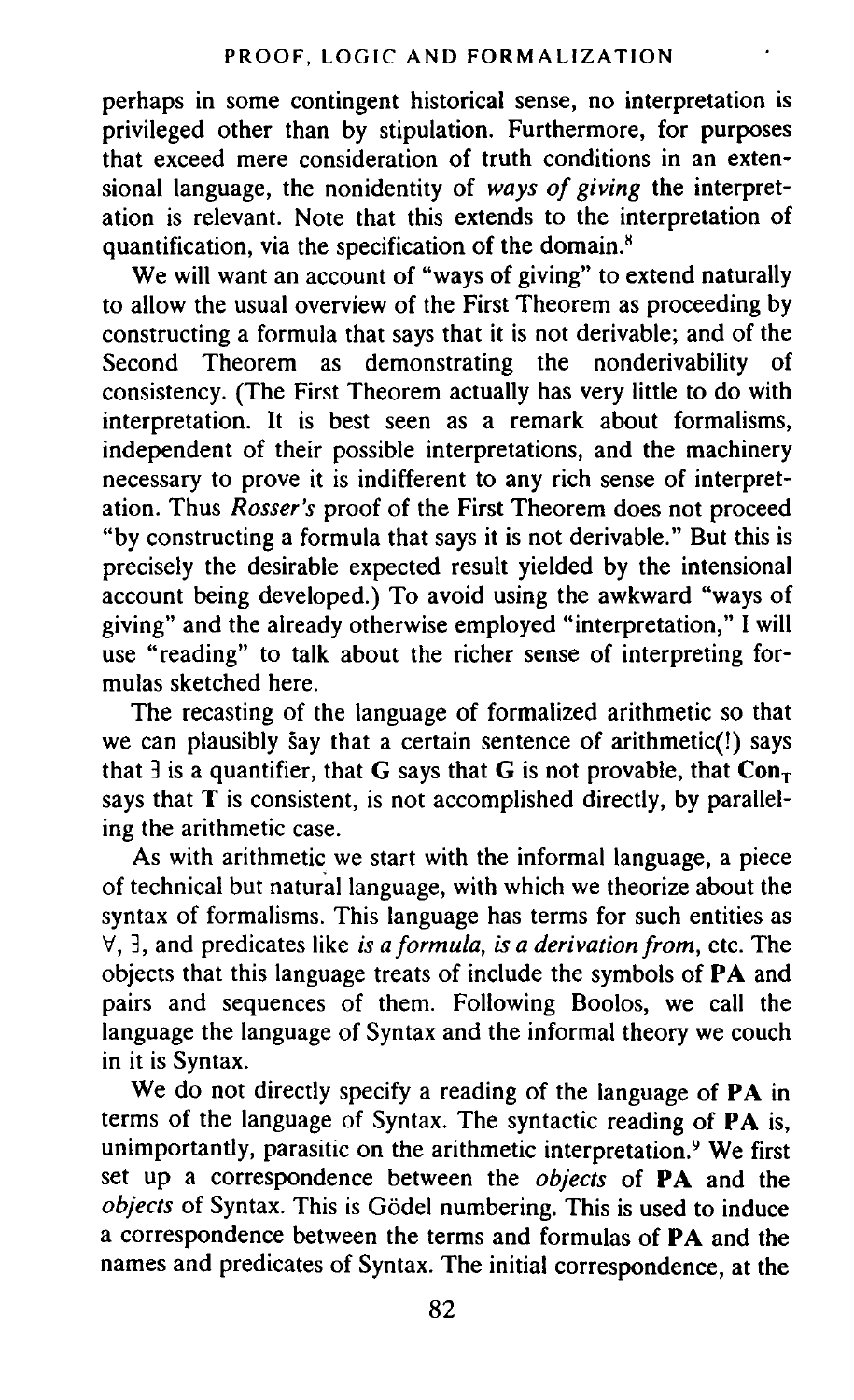level of the primitives of Syntax, is extension respecting  $-$  a term of PA corresponds to a name in Syntax by denoting the Gödel number of the object denoted by that name. Definitional compounds in Syntax are then merely mimicked in PA. The initial . coextensiveness guarantees the various useful meta-theorems about this re-reading of PA: sentences of PA are derivable in PA *only if* their counterparts are demonstrable in Syntax.

This correspondence makes no mention of the axiomatization of PA; the same old extensional interpretation of PA now induces a way of reading the formulas of  $\overrightarrow{PA}$  as syntactic remarks. It is, of course, a different collection of predicates of (conservative extensions of) **PA** that will be of reading interest; typically, those whose extensions are the usual syntactic categories and which have "natural" readings into Syntax.

We abet and exploit the closeness of the correspondence by using, for certain terms and formulas of PA, orthographic cousins of their syntactic counterparts.<sup>10</sup> A rather large amount of Syntax can be mirrored in PA; crudely speaking, it is the Gödel Second Incompleteness Theorem that puts an upper bound on what can be mirrored.

It may strike the reader that there is a freedom here that was not present in the arithmetic interpretation of PA. Certainly, the strict copying into the language of PA of definitions and proofs in Syntax constrains the correspondence between PA and Syntax more than mere co-extensiveness would. But no analogous strictures were stated concerning the primitive correspondences from which the whole is built up. But there are such strictures. The term that corresponds to a name in Syntax is a *numeral* of PA. Without such a stricture the Gödel theorems would not be forthcoming and certain quantificational facts about provability would not even be statable.

Let  $Bew(x)$  be a formula of  $PA$  that results from a long series of definitions in  $PA$ , as just outlined, such that we can read  $Bew(x)$  as "x is derivable." We can read it like this because (i) in the standard interpretation it is true of just the (Gödel numbers of) theorems; and  $(i)$  it was built up in  $\mathbf{PA}$  by mimicking the standard definitions of formula, axiom, variable, free for, etc. in Syntax. It is notable that condition (i) can hold without condition (ii) and that some formulas for which condition (i) but not condition (ii) hold are sufficient for a proof of G1 but not of G2. $\mathsf{I}$ <sup>1</sup>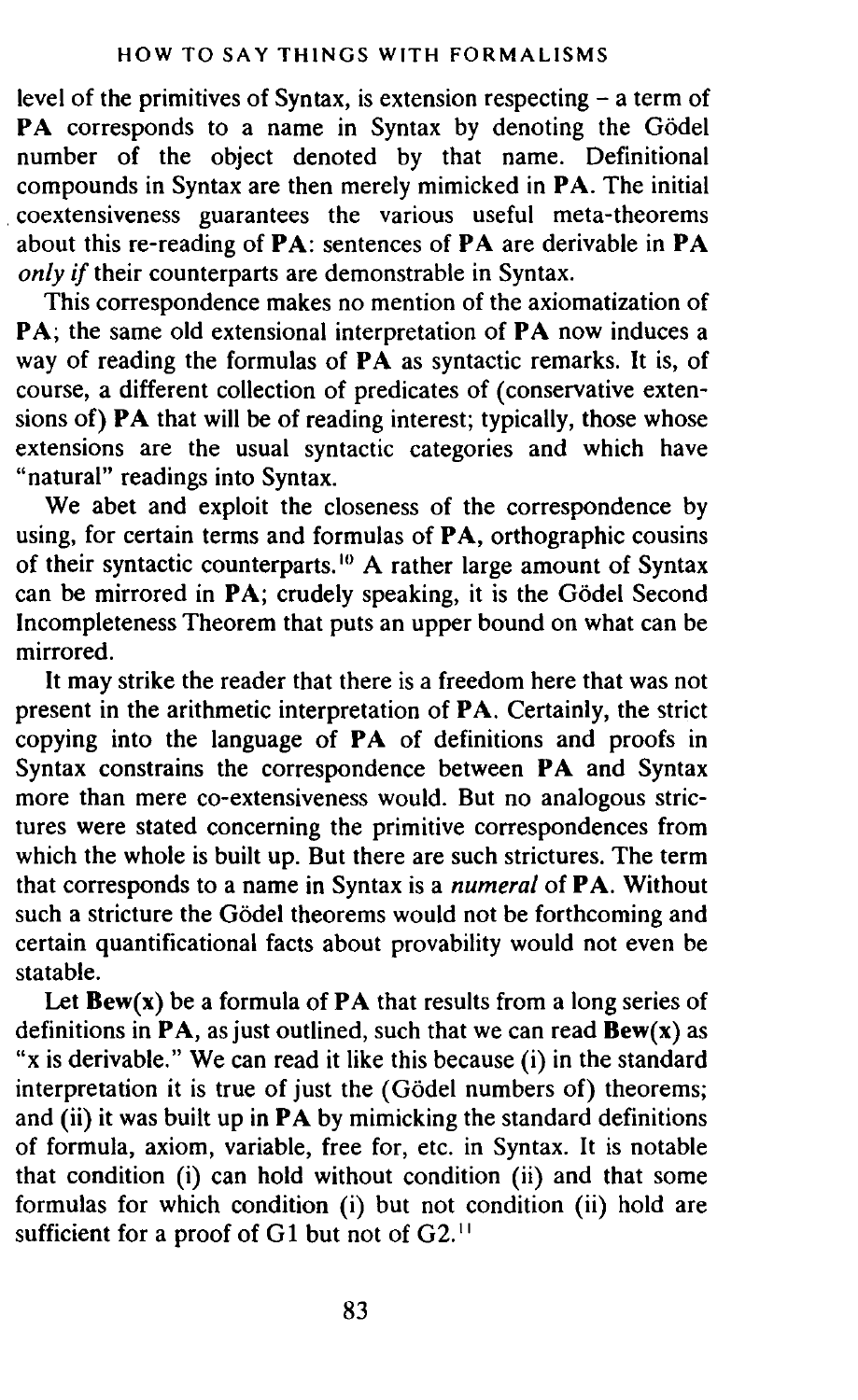I have sketched an arithmetic reading of the language of PA and a syntactic reading of the same language. Thus the very same formula can be read in either way. While these readings concern, so far, the *language* of PA, the justification of their strictures develops from the use to which we put *formalisms* (Le. language as well as axioms and a notion of derivation).

A use to which we put formalisms is the "capturing" of facts about the intended reading. One aim is to characterize a syntactic mechanism that isolates formulas whose readings are true. (This is the successful component of Hilbert's Program.) We do this by specifying the notion of a derivation. Furthermore, we often have in mind the additional requirement that being a derivation reflect the notion of proof in a straightforward way: readings of derivations should be proofs. This is the epistemological applicability requirement:

#### EAR If A is informally provable from the principles that  $T$ formalizes, then A is derivable in T; and derivations of A in T formalize proofs of A.

Our account of "boldfacing," via structure-sensitive readings, yields EAR, establishing PET and NET. The real work, in particular cases, is giving enough sense to the boldface mapping to support EAR. Since *is provable* is an intensional predicate the need for a structure-sensitive notion, sketched above as a "reading," should be no surprise.<sup>12</sup>

Built into our characterization of the reading of formulas of **PA** as arithmetic and as syntactic was a respect for logical form. Thus, if Fa is read as "14 is even," then  $3xFx$  is read as "something is even." When we add a notion of derivation to that language of **PA** to get PA proper we also obtain a useful result: there will be a derivation of 3xFx from Fa.

We need beware a potential confusion. In giving the syntactic reading of the language of  $PA$  we did not use a notion of derivation; derivation merely happened to be one of the notions of the theory, Syntax, into which we were reading the formulas of PA. Derivation makes a second appearance, which we are now noting, as a part of PA, the neutral formalism. More precisely, we now consider the full-fledged notion of *is a derivation* (of PA), complete with specification of the usual axioms.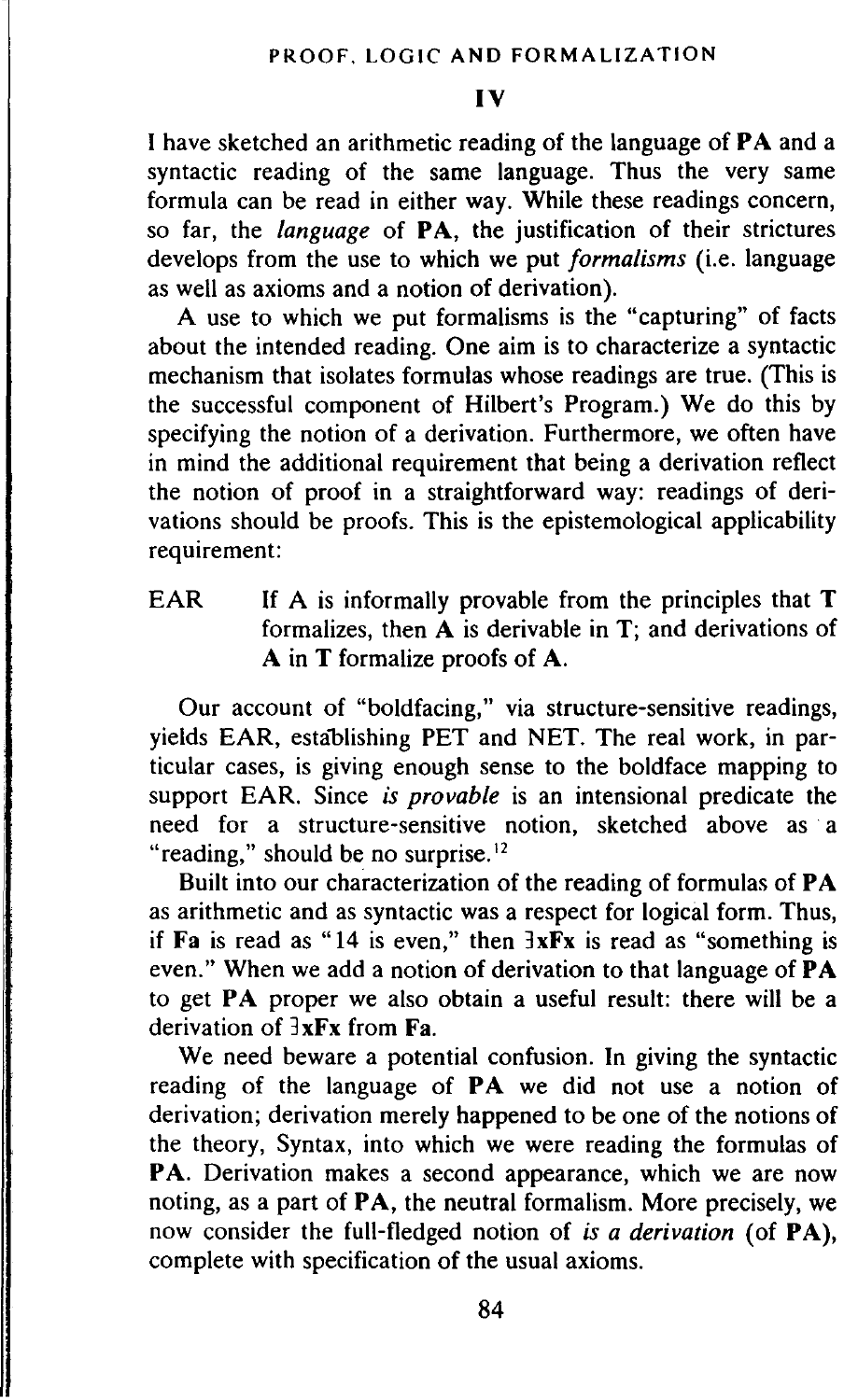The usefulness of our structure-sensitive readings exceeds the modest consequence that theorems of PA tell us truths of Syntax: the surplus value is that the derivations of PA correspond to proofs in Syntax. So the appropriate start to a justification for the usual gloss of the G6del Second Incompleteness Theorem amounts to the observation that any purported proof of  $CON_{PA}$ , using the machinery formalized in PA, would give us a derivation of  $CON_{PA}$ , which is what the purely technical result tells us cannot happen.

Here is the situation so far. Extension-respecting readings of PA are inadequate even for explicating the representation of arithmetic statements in PA. Structure-respecting readings reflect our actual practice in reading formal formulas, and the somewhat devious case of the syntactic reading of the formulas of PA was partially detailed. When we add the usual axiomatization in  $PA$  we get useful meta-theorems linking the derivability of certain formulas in PA with the establishment of theorems of (informal) Syntax. (Similarly, but less to the present point, we get useful meta-theorems linking the derivability of certain formulas in PA with the establishment of (informal) arithmetic.)

I now need to link the observations of Section II with those of Section III. One fact Syntax can prove about Bew is that if  $\vdash_{\mathbf{PA}} A$  then  $\vdash_{\mathbf{PA}} A$  Bew([A]). So PA, insofar as it is adequate to Syntax, ought to be able to derive if  $\vdash_{p_{A}} A$  then  $\vdash_{p_{A}} Bew([A])$ . In other words,

 $F\text{-LPC}$   $\vdash_{P\text{A}}\text{Bew}([A]) \rightarrow \text{Bew}([Bew([A])])$ 

where the notation used reflects the stipulations of note 11. And, of course, F-LPC holds because the way we constructed  $Bew^{13}$ excludes Rosser-style predicates. Thus, this justification of F-LPC does not depend on the Mostowski, Kreisel-Takeuti or Prawitz arguments that Detlefsen rightly criticizes. However, in considering arguments for F-LPC, and hence for NET, Detlefsen presents positive arguments against F-LPC; it is to those that I turn in the next section.

v

The notion of reading partially<sup>14</sup> developed above is the only viable candidate I know that explains the uses to which we put formalisms. As I read Detlefsen, his real quarrel is not with such a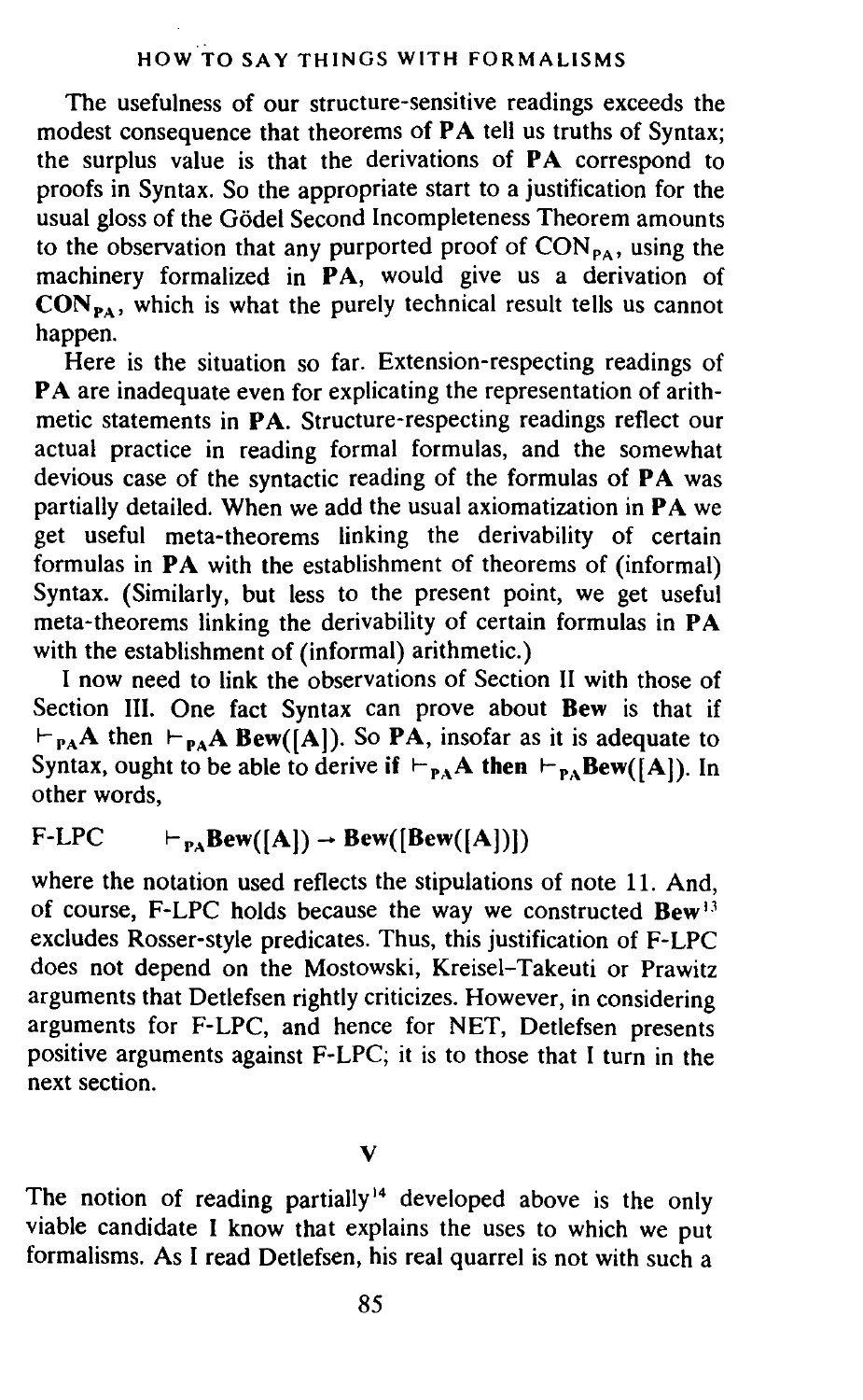notion, nor even with constructions of **Bew** that guarantee F-LPC. I think he thinks that even if EAR is true it has no deleterious effect on the instrumentalist Hilbertian. For, quite simply, the Hilbertian is not interested in the same notion of proof that we are.

Hilbertians should grant that F-LPC is an unarguable fact about any Bew that really represents derivability - and further grant that this notion of derivability nicely captures the classical notion of proof. The Hilbertian's radical proposal is that our classical notion of proof needs amendment and it is that amended notion that belongs in the construction of a consistency sentence (cf. Detlefsen 1986: 121ff.). But this is prior to any formalization. The derivability conditions appear because Detlefsen finds inspiration for an amended concept of proof in the Rosser predicates.

Detlefsen is careful to say that he is not, for various reasons, proposing any particular Rosser-style concept of proof as a candidate for Hilbertian proof. He does, however, regard them as good models for the right *sort* of approach to proof on an instrumentalist basis; and he defends Rosser proofs against certain objections (see Detlefsen 1986: 122ff.).

Nonetheless, I think the peculiar nature of such a notion of proof is worth dwelling on, particularly since our rich notion of a reading suggests a useful heuristic for thinking about derivability predicates. .

Confronted with a derivability predicate that does not satisfy F-LPC we have reason to be wary about statements made that utilize it. Consider Edna, whose set of beliefs concerning formalisms is precisely characterized by our syntactic reading of PA. Amongst her beliefs are beliefs about PA. When Edna says that if A is derivable in PA then it is derivable in PA that that A is derivable in PA, we have every reason to believe her. For, by our stipulation about the nature of Edna's beliefs, this amounts to F-LPC. If challenged, Edna can demonstrate F-LPC, having at her command the power of induction and the inductive definitions of Syntax.

Edna's situation differs from Ralph's. Ralph's set of beliefs is also partly characterized by PA together with a deviant syntactic reading: Ralph's beliefs about formalisms are characterized in terms of some Rosser-style derivability predicate. That is, when Ralph uses *derivable* in a belief we read it as a Rosser-style predicate. Unlike Edna, Ralph believes that CON<sub>PA</sub>, although our report of this would be less misleading if we said: Ralph believes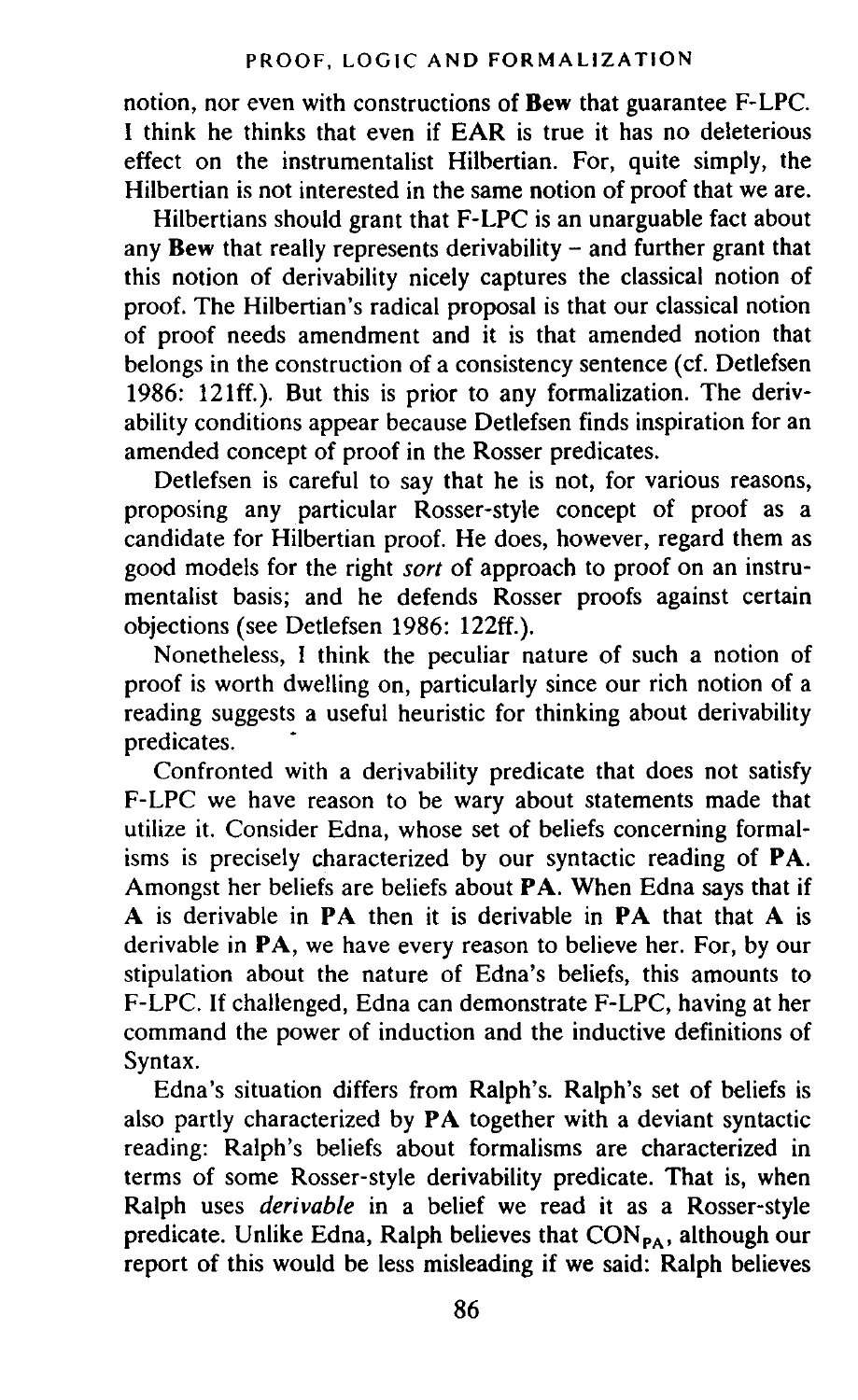that CON\*<sub>PA</sub>. Note that  $CONF_{PA}$  and  $CONF_{PA}^*$  are distinct, nonequivalent sentences of PA. In fact, an even less misleading report of Ralph's belief is:

Ralph believes that the largest consistent subsystem<sup>15</sup> of  $PA$  is consistent.

That PA is consistent and Ralph's belief that the largest consistent subsystem of PA is consistent are radically different beliefs, although  $PA$  is the largest consistent subsystem of  $PA$ . Leopold, a skeptic about PA's consistency, would hardly be reassured by Ralph's assertion of his belief, once he understood the content of Ralph's belief. Nor, of course, can Edna reassure him since she does not believe that PA is consistent. Of course, properly understood, neither does Ralph. Neither Edna nor Ralph have the right *de re* belief about PA necessary to assuage Leopold's worries.

*We* know that

- 1 Ralph can use his notion of derivability to prove anything Edna can,and
- 2 Ralph knows that his notion of derivability will never produce a proof of  $\perp$ .

But Ralph does not know 1.

The recommendation that we reform our mathematical practice and replace the canonical notion of derivability with a Rosser-style one will indeed assure us, quite easily, of consistency. But that epistemic gain is offset by the epistemic loss occasioned by not knowing what it is that is consistent.

The epistemic trade-off is most easily seen by looking at Feferman's version of a Rosser system. Taking some enumeration of the (infinitely many) axioms of PA, we can define the notion of an *initial* set of axioms. Then let  $R = \{x | x$  is a finite, initial, consistent set of axioms} be Ralph's version of the axioms of PA. R is the set of axioms of PA. Ralph's notion of derivation now has the following character.<sup>16</sup>

In reasoning about the formalism derived from R, Ralph generates ordinary derivations,  $d_1, d_2, d_3, \ldots$ . If d/s last line is  $\perp$ , he goes back and tosses out all derivations using axioms no smaller than the largest one in  $d_i$ . He proceeds, always tossing out such derivations, and every time a derivation of  $\perp$  is encountered the toss-out procedure is repeated. An R-derivation is a derivation that is never tossed out.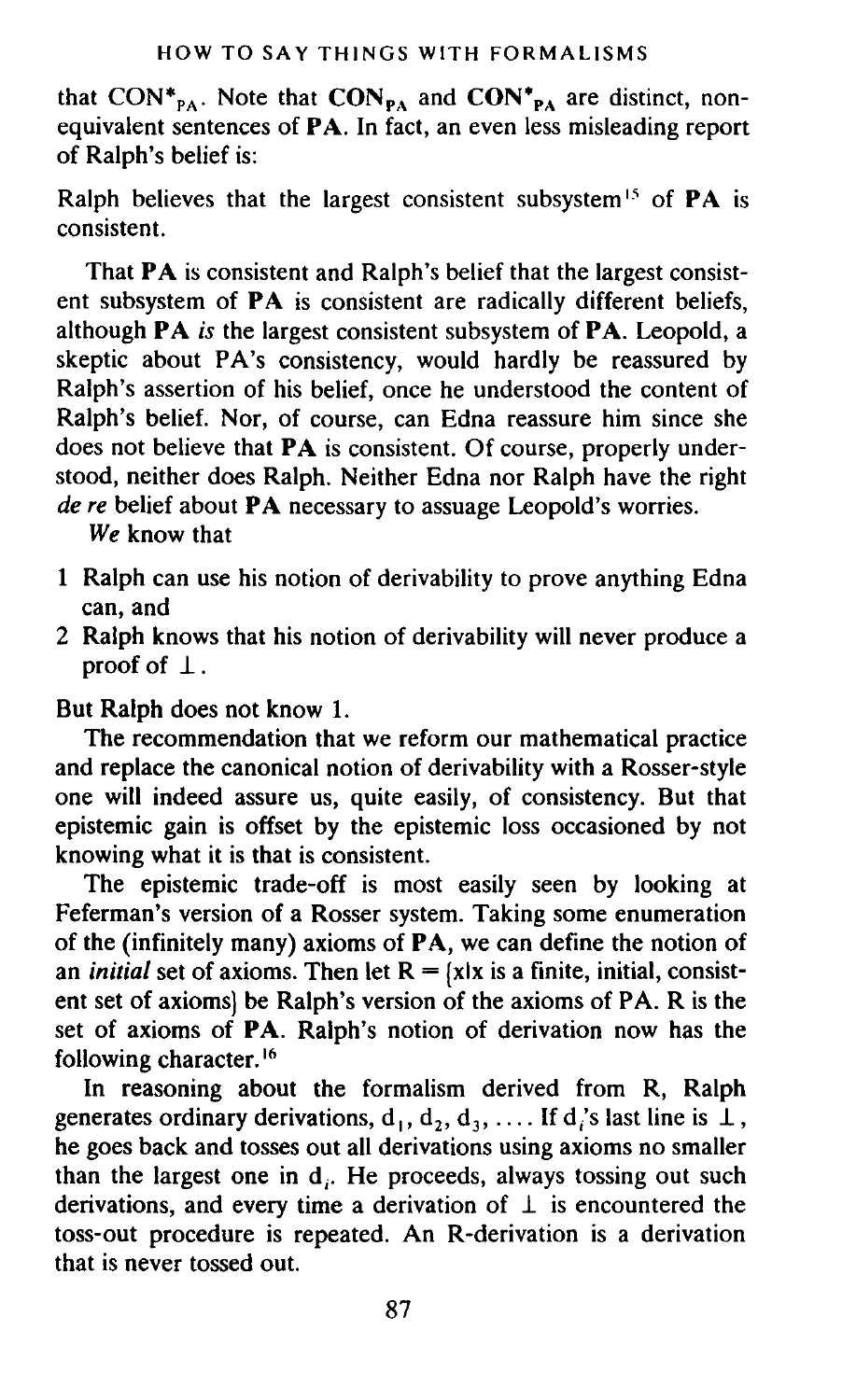Ralph can decide whether a given derivation is an R-derivation, although neither he nor Edna can know that all derivations are Rderivations. Leopold cannot rationally worry that R-derivation is insecure. But he can, and will, be skeptical about the extent of Ralph's knowledge.

The instrumentalist can reply that this is just fine; a secure system of unknown extent is better than an insecure system of known extent. Without direct quibbling about the insecurity of PA, I would point out that our (nontechnical) interest in the system produced by R-derivations (or similar Rosser systems) is proportional to the strength of our belief that it is co-extensive with PA. But the stronger this belief, tantamount to consistency of PA, the less reason to bother with R-derivations.

The instrumentalist's perfectly coherent option here is to point out a divergence of interests - that "our" interest is not hers. Detlefsen's Hilbertian can live happily with a possibly pared down ideal mathematics, even one of unmappable extent. The instrumentalist is under no obligation to lay claim to our "secret" knowledge of the co-extensiveness of PA with the Rosser system. The merits (and demerits) of this choice, however, lie beyond the scope of this paper. $17$ 

A final point about the double role of PA. Unless one takes seriously the way in which the syntactic reading of PA yields a notion of a formalism talking about formalisms that include it, needless puzzles arise about the need for F-LPC. A useful way of looking at this involves the related "puzzle" about proofs of the Gödel Second Incompleteness Theorem for systems weaker than PA.

Typically, the first theorem is shown to hold for extensions of  $Q$ (a finitely axiomatizable system) or perhaps for some other weak system like PRA. The conditions on a system, needed for a proof of the G6del First Incompleteness Theorem, are well known and simple to state. The Gödel Second Incompleteness Theorem, however, is stated in full generality for extensions of a much stronger system than Q, namely PA. Of course the *technical* reason for this is that F-LPC will not be available in weaker systems; but it is worth seeing why, conceptually, this is not a mere *ad hoc* contrivance.

What underlies the presence of F-LPC is an ability to deal with formalisms by being able to comprehend the essentially inductive definition of a formalism. Before Ralph learned as much as he did,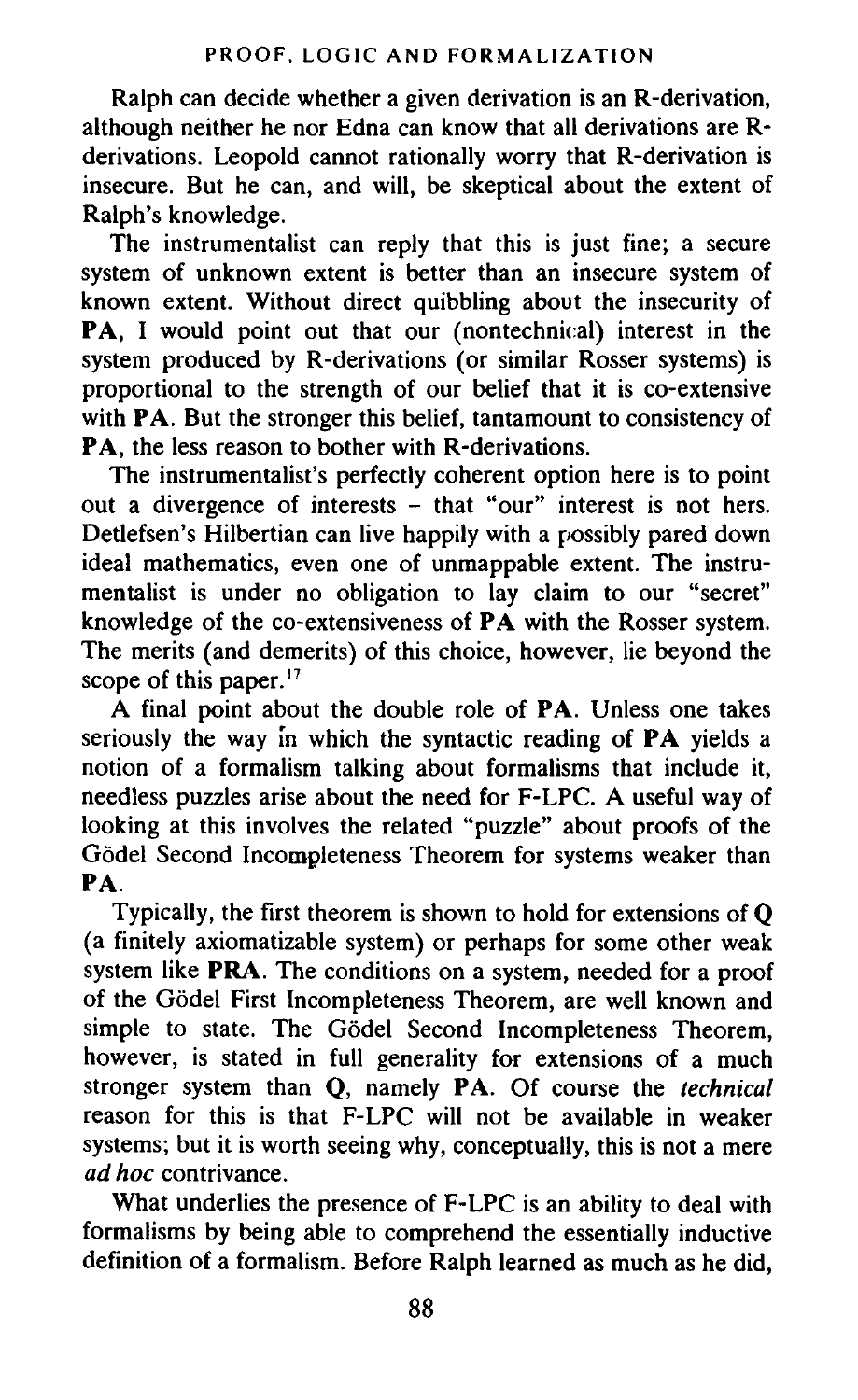his syntactic beliefs were characterized, not by PA, but by Q. Similarly with Edna. We maintain, for the moment, the same readings of their beliefs.

What should Leopold make of the beliefs about PA or Q entertained by the younger Ralph or Edna? They do not have any. What should we make of Edna's possible belief represented by  $COM<sub>0</sub>$ ? First of all she will not believe it.<sup>18</sup> The delicate question, however, is how we should read it or Ralph's deviant version (which he can derive). **In** this case neither Edna nor Ralph know what they are talking about; they do not know the first thing about formalisms. Neither of them understand (have beliefs about the defining characteristics of) formalisms in general or PA or Q in particular. They cannot even entertain the propositions about PA's or Q's consistency. To read these weak systems as making remarks about formalisms would be to misconstrue what they are capable of telling us.

## **NOTES**

I would like to thank Harold Levin, Louise Antony, Joe Levine, and members of the Triangle Language and Mind Group for helpful discussions and Michael Detlefsen for useful comments on an earlier version.

- Detlefsen (1986) elaborates this in terms of human capabilities and  $\mathbf{1}$ the possible divergence between humanly natural modes of reasoning and correct modes of reasoning. This should be contrasted with the treatment of these same matters by Hallett (1989).
- 2 Let T be a system of ideal mathematics and let S be a finitistieally acceptable theory of real mathematics. There is some question as to whether real-soundness should be taken as:  $[Real (A) & F_{T}A] \rightarrow$  $\vdash_{s}A$  or as the weaker [Real (A) &  $\vdash_{T}A$ ]  $\rightarrow \neg \vdash_{s} \neg A$ . On the second formulation there can be real sentences not decided by S, and if T proves them this does not obligate S to prove them. This is one way for a Hilbertian to argue the irrelevance of the First Incompleteness Theorem - the Gödel sentence, though real, is not finitistically established. Detlefsen (1990) points out that the weaker version of soundness is the plausible one.
- 3 Auerbach (1985).
- 4 From this point forward I will use the convention of boldfacing to indicate that a formal object is being referred to as well as, in the appropriate contexts, to indicate that the formal object is the formal representation of the nonbold informal term. Consider the simplest case: 2 names the numeral for 2. We shall be concerned with constraints on boldface mappings, particularly those that yield the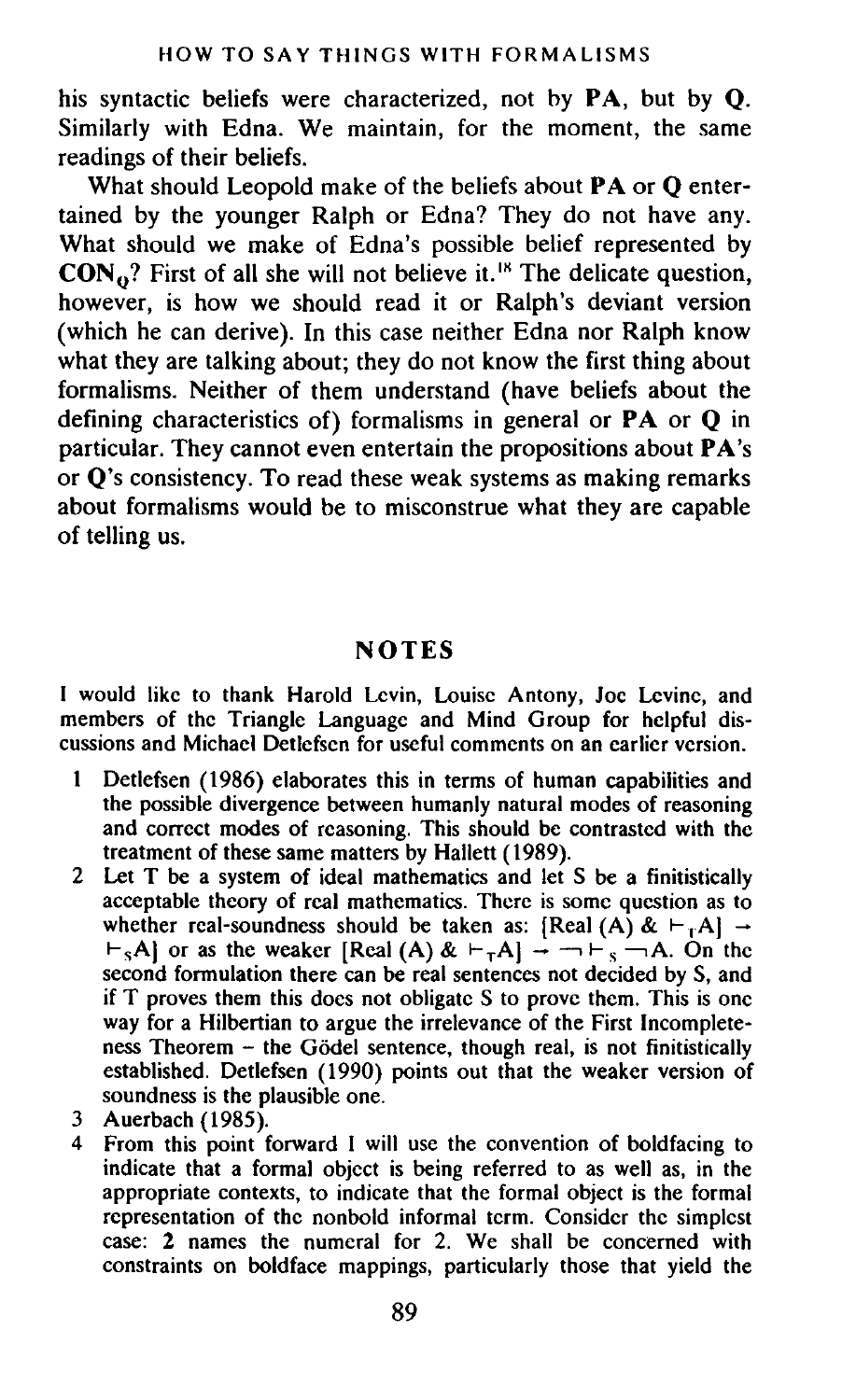useful 2  $\neq$  the only even prime, although 2 = the only even prime. Ultimately we want:

CON(PA) is not derivable; hence CON(PA) is not provable by methods formalized by PA,

as a consequence of an adequate notion of boldfacing.

The word "derivation" will apply to certain formal objects, while "proof' refers to those unformalized items discovered in the daily practice of working mathematicians.

5 Let Pri' be

$$
Prf(x, y) & \neg \exists x \ x < y \ \& Prf(x, neg(y)),
$$

which reads "x is a derivation of y and there is no smaller derivation of the negation of y." For consistent formalisms like PA, Pri' is coextensive with Prf and numeralwise expresses what Prf does. A more stripped down Rosser-style predicate is Prf":

$$
Prf(x, y) \& \neg Prf(x, [0 = 1]).
$$

The result of replacing Prf with either Prf' or Prf' in the "consistency" formula is a trivial theorem. This dooms numeralwise exprcssibility as a sufficient condition for capturing *dicta.* Sec Auerbach (1985) for more details.

- 6 See note 11.
- 7 See Chapter IV of Detlefsen (1986).
- 8 Logic texts and the technical literature are often careless about the intensional aspect of interpretation. Mates contains a brief discussion of this. Boolos, in the chapter on Peano arithmetic in the forthcoming second edition of Boolos (1978), is explicit: "S expresses the commutativity of addition because it is, as we suppose, interpreted in accordance with the usual interpretation *N* of PA, *as we standardly give that* interpretation."
- 9 It need not be this way. One could directly formalize Syntax in its own suitable language and prove the Gödel theorems directly for (and in) it. As far as I know it is never done quite this way. However, some approaches are certainly in this spirit; Smullyan's various abstract versions of the Gödel theorems are based on stripped down formalizations of Syntax and the detailed framework for dealing with the Godel results in a purely syntactical manner is supplied by his *Theory of Formal Systems. Computability Theory, Semantics, and Logic Programming* by Melvin Fitting is a recent modern treatment that avoids the arithmetic route.
- 10 Examples help:

AtForm(x) is 
$$
\exists t < x \exists t' < x
$$
 ((Term(t)  $\land$  Term(t')  $\land x$   
= ( $-\frac{1}{2}$ , t, t'))  $\lor$  x =  $-\bot$ <sup>3</sup>)

where  $\ell$  = ' and '  $\perp$  ' are the numerals for the Gödel numbers of those symbols.

11 If  $\mathbf F$  is a sentence of PA, how do you write in PA that  $\mathbf F$  is a theorem?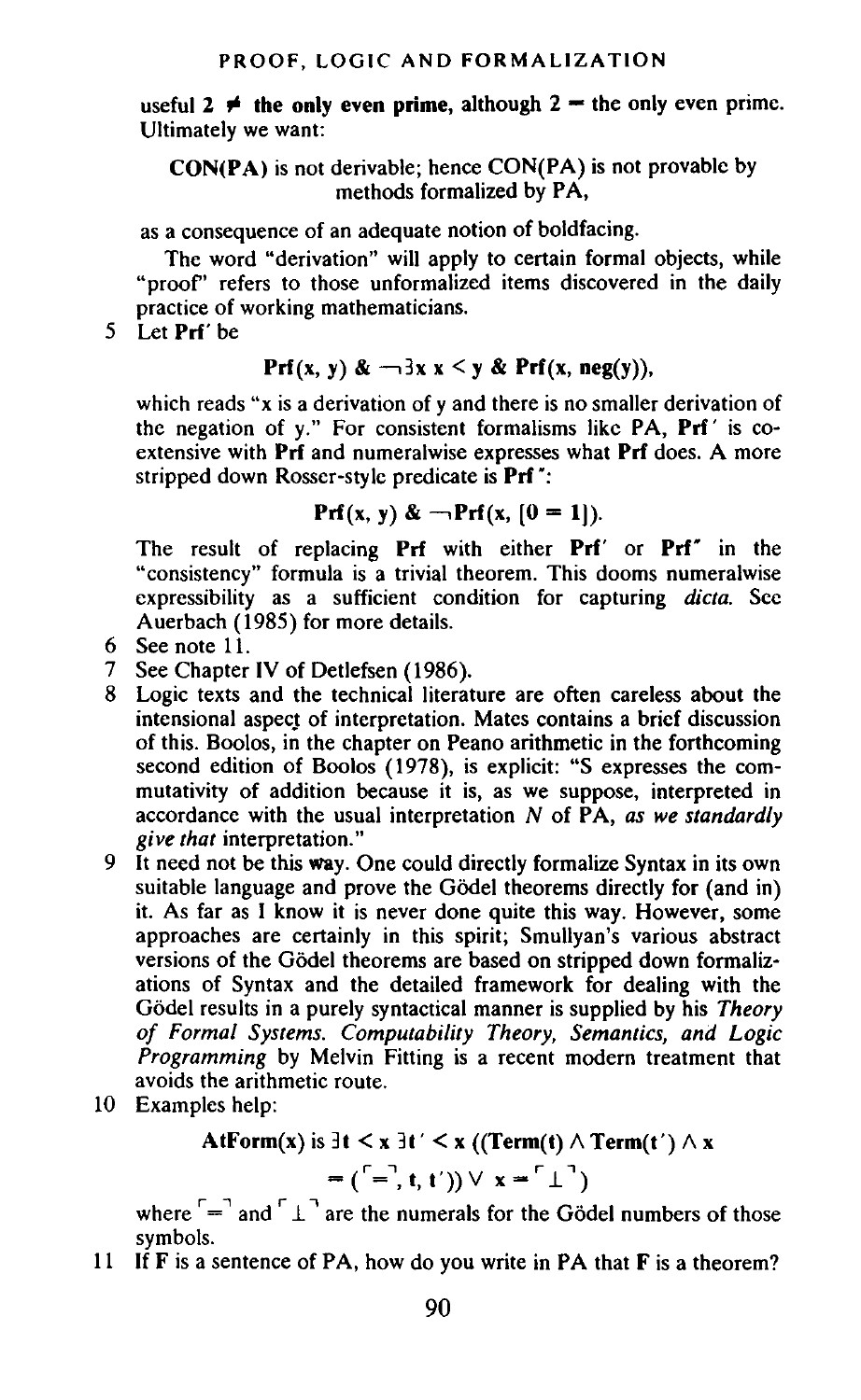Well, F has a Gödel number; call it f. Furthermore, there is a term in PA that names f, in fact many. We define [F] as the *numeral* for f. The standard way to write in  $\overline{PA}$  that  $\overline{F}$  is a theorem is  $Bew([F])$ . It is not in general true, if t is a term that denotes f, that  $Bew(\hat{F}) \rightarrow$ Bew(t) is a theorem. If we restrict ourselves to terms for provably recursive functions then the biconditional is a theorem.

Now suppose that  $F$  is an open sentence of PA. As it stands, both Bew( $x \le y$ ) and Bew( $\{x \le y\}$ ) are syntactic nonsense; we would like to give sense to such a formula so that we could say **Bew**( $x \le y$ ) is true of (2, 4). Well, what do we want *this* to mean? Presumably that a certain sentence is a theorem. Not just any sentence with terms denoting 2, 4 and a formula whose extension is *is less than,* but the sentence  $2 < 4$ . So we make **Bew**([F]) be true of some sequence of numbers just in case the substitution of the standard numerals for those numbers into F results in a theorem. Note that machinery like this is necessary even to make sense of F-LPC and to define all the appropriate varieties of term substitution.

- 12 Note the following feature of the boldface mapping. Let A be a sentence of English in the vocabulary of the arithmetic interpretation of T; and let the arithmetic formula it interprets be A. Suppose A is a theorem of  $T$ . Now let S be a rewriting of  $A$  into the vocabulary of the syntactic theory of T, constrained (only) by co-extensiveness, with the presumed Gödel numbering as the basis. Facts: Any such S is true. S need not be A. Indeed, S need not be a theorem. Moreover, if A were a non-theorem, S might be a theorem.
- 13 My construction of Bew, based on faithfulness to the notion of reading the formula syntactically, descends from the rigorous account of Feferman (1960). This assures us, modulo a concern about the representation of the axioms, of F-LPC.

In Feferman's generalization of the Gödel Second Incompleteness Theorem, the boldface mapping (in Feferman dotting an expression corresponds to our boldface) of complex syntactic notions is achieved by straightforward transcription of their (often inductive) definitions. In particular, the derivability predicate is a complex formula that encodes a usual textbook definition of *is a derivation of* The basis of such a definition is the set of axioms. This definition of *is a derivation of* is the same across all formalisms, save for reference to the axioms. (One assumes a fixed logical apparatus.)

How is reference to the axioms handled? Since there are, in the case of PA, infinitely many axioms, they are formalized via an open sentence. Many distinct open sentences will numeralwise express the same set of axioms; this creates the same state of affairs sketched above with respect to variant (and deviant) proof predicates. Only certain of the open sentences that numeralwise express the axioms of T *really* express the axioms of T. Feferman is able to characterize a property, being an "RE-formula," that guarantees correctness. The "RE" terminology comes from "recursively enumerable." In this case, it roughly means that the formula has the form of an RE definition; it *does not* mean (just) that the set picked out is recursively enumerable,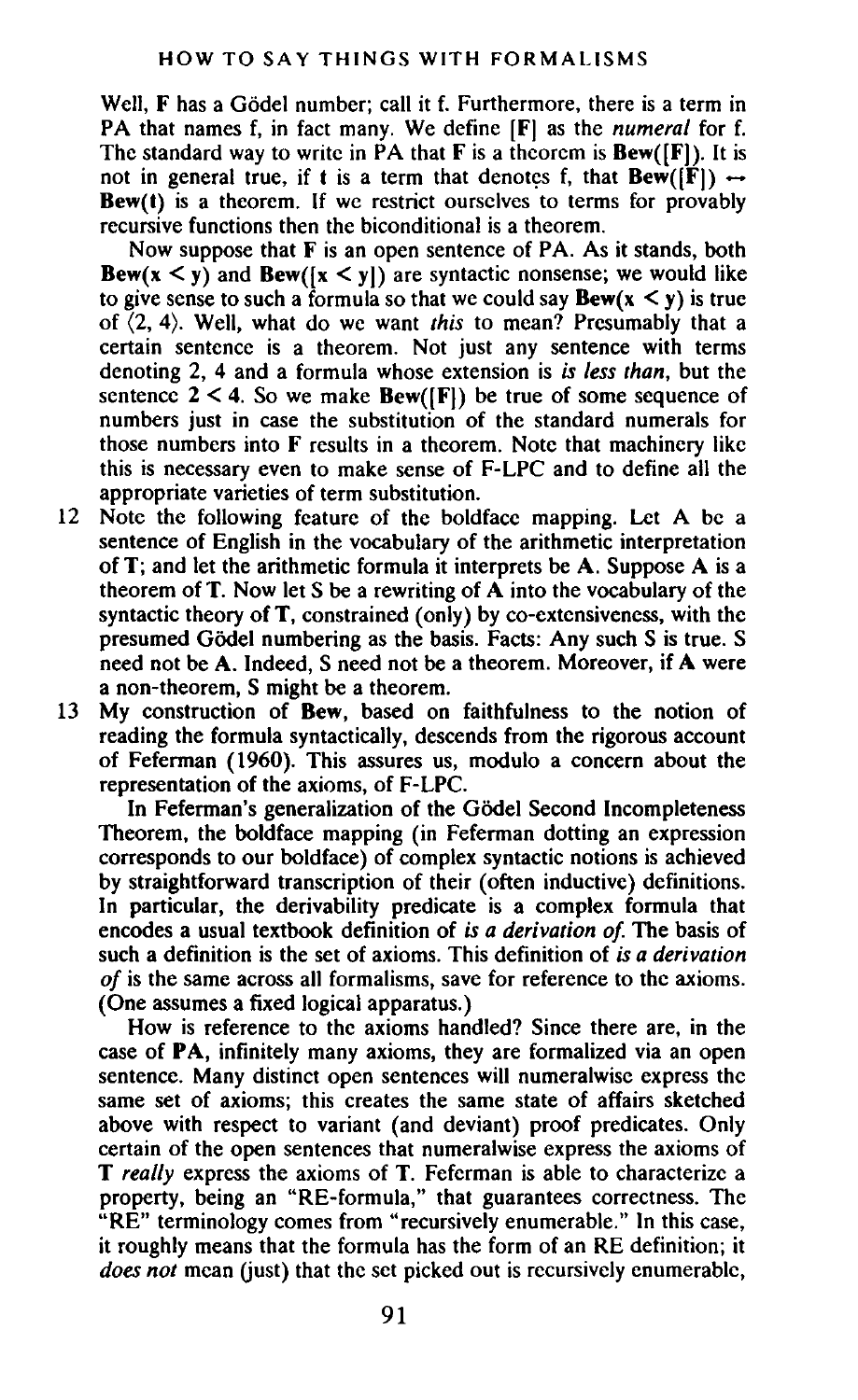but that it is picked out in a way that guarantees that the extension is recursively enumerable. Feferman (1960) and Monk (1976) give the details.

Those who have slogged through Godel's original paper, or some other *detailed* proof, will remember that a great deal of trouble is taken, not merely to define, in arithmetic, the right syntactic categories but to define them in certain ways: in particular, with bounds on the quantifiers. The purpose of this is to insure, not just that the sets defined are numeralwise expressible, but that the very form of the definition guarantees it. So a prover of the First Theorem shows that the definitions pick out numeralwise expressible sets by adverting to the form of the definitions. When the prover in question is PA itself, as in the context of the Second Theorem, we need a formalization of appropriate form. This, in effect, is what Feferman gives us with REformulas. An RE-formula is one that canonically, as a matter of form, picks out a recursively enumerable set.

This approach individuates formalisms by their "presentation" - and co-extensive presentations are not intersubstitutable in the context of the Second Theorem.

More precisely: if  $\alpha(x)$  is a formula that numeralwise expresses the axioms of T, a proof predicate can be constructed in a standard way from a. Since many as numerically define the same set of axioms, different formal proof predicates will be defined for the same axioms, one for each  $\alpha$ . Deviant  $\alpha$ s are bizarre ways of presenting the axioms – bizarre enough to carry a trivial assurance of consistency.

- 14 "Partially," because I do not think enough has been said about the initial steps in the assignment; in particular the role of numerals as proper names has been left unexamined here. I leave that for another paper, where I will take up a somewhat different defense of the derivability conditions. There I will argue that Mostowski should not have aimed at all truths and settled for some, but rather should have aimed at analytic truths and gotten them all.
- 15 Many different notions of subsystem will do here. Ralph need understand very little about the notion of subsystem; no more, in fact, than the bare terminology suggests. For concreteness the following will do: the *n*th subsystem is the formalism characterized by the axioms  $\leq n$ . PA is not finitely axiomatizable, and so will have infinitely many subsystems in this sense. Some more details are supplied below.
- 16 Cf. Visser (1989).
- 17 Detlefsen, in a private communication, has pointed out to me that Detlefsen (1990) contains a discussion of this point. Detlefsen emphasizes the conceptual separability of "locative" concerns (what are the theorems) and "quality-control" concerns (soundness). Given this separability it is open to the Hilbertian to demand different sorts of evidence in the two cases. Detlefsen makes the case that the Hilbertian need not give a finitary answer to *both* concerns.
- 18 See Bezboruah and Shepherdson (1976).